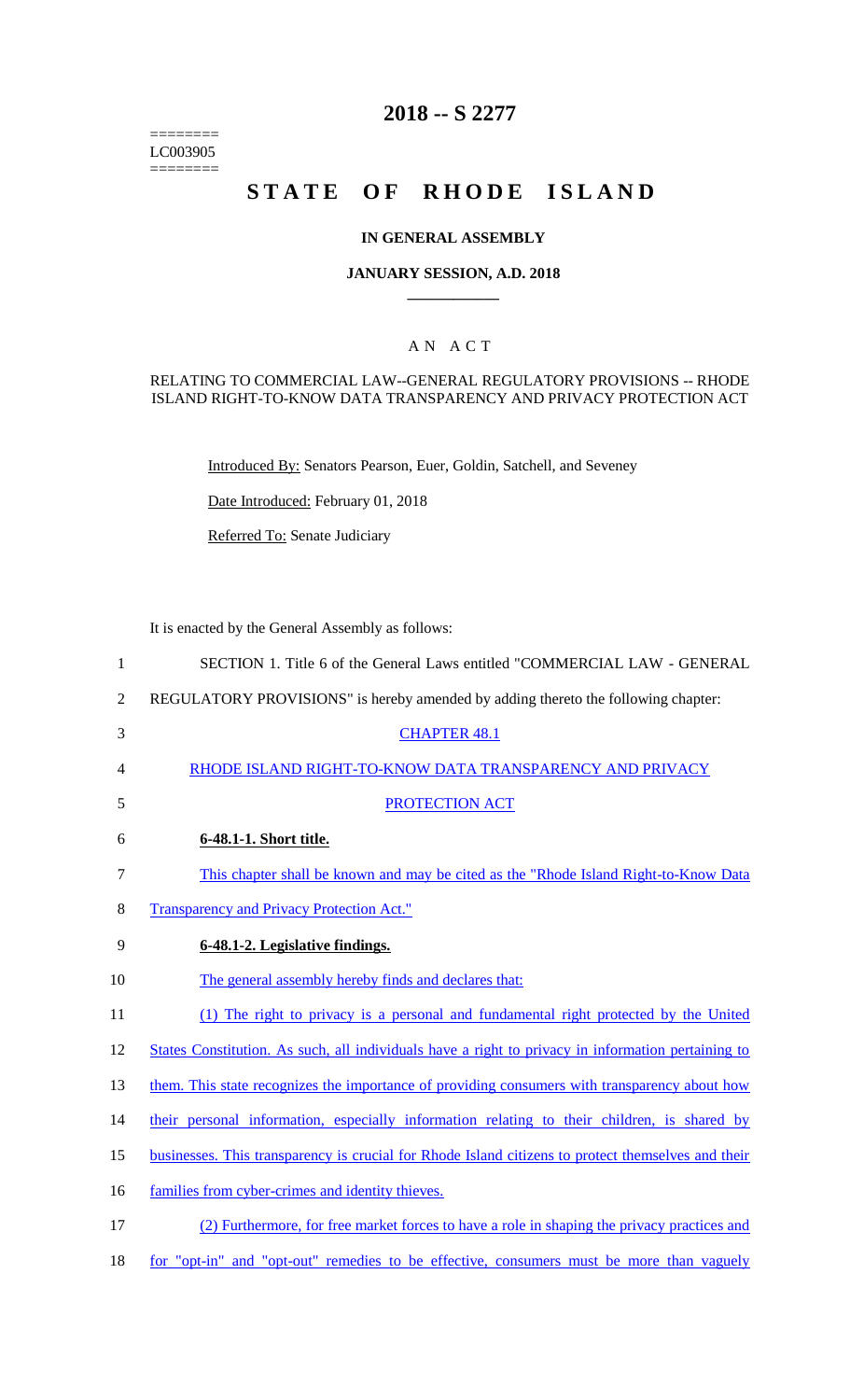| $\mathbf{1}$   | informed that a business might share personal information with third parties. Consumers must be                                              |
|----------------|----------------------------------------------------------------------------------------------------------------------------------------------|
| $\overline{2}$ | better informed about what kinds of personal information is shared with other businesses. With                                               |
| 3              | these specifics, consumers can knowledgeably choose to opt-in, opt-out, or choose among                                                      |
| $\overline{4}$ | businesses that disclose information to third parties on the basis of how protective the business is                                         |
| $\mathfrak{S}$ | of consumers' privacy.                                                                                                                       |
| 6              | (3) Businesses are now collecting personal information and sharing and selling it in ways                                                    |
| $\tau$         | not contemplated or properly covered by the current law. Some websites are installing tracking                                               |
| $8\,$          | tools that record when consumers visit web pages, and sending very personal information, such as                                             |
| $\overline{9}$ | age, gender, race, income, health concerns, religion, and recent purchases to third-party marketers                                          |
| 10             | and data brokers. Third-party data broker companies are buying, selling, and trading personal                                                |
| 11             | information obtained from mobile phones, financial institutions, social media sites, and other                                               |
| 12             | online and brick and mortar companies. Some mobile applications are sharing personal                                                         |
| 13             | information, such as location information, unique phone identification numbers, and age, gender,                                             |
| 14             | and other personal details with third-party companies.                                                                                       |
| 15             | (4) As such, consumers need to know the ways that their personal information is being                                                        |
| 16             | collected by companies and then shared or sold to third parties in order to properly protect their                                           |
| 17             | privacy, personal safety, and financial security.                                                                                            |
|                |                                                                                                                                              |
| 18             | 6-48.1-3. Definitions.                                                                                                                       |
| 19             | As used in this chapter:                                                                                                                     |
| 20             | (1) "Categories of personal information" means and includes, but is not limited to, the                                                      |
| 21             | following:                                                                                                                                   |
| 22             | (i) Identity information including, but not limited to, real name, alias, nickname, and user                                                 |
| 23             | name;                                                                                                                                        |
| 24             | (ii) Address information, including, but not limited to, postal or email address;                                                            |
| 25             | (iii) Telephone number;                                                                                                                      |
| 26             | (iv) Account name;                                                                                                                           |
| 27             | (v) Social security number or other government-issued identification number, including,                                                      |
| 28             | but not limited to, social security number, driver's license number, identification card number,                                             |
| 29             | and passport number;                                                                                                                         |
| 30             | (vi) Birthdate or age;                                                                                                                       |
| 31             | (vii) Physical characteristic information, including, but not limited to, height and weight;                                                 |
| 32             | (viii) Sexual information, including, but not limited to, sexual orientation, sex, gender<br>status, gender identity, and gender expression; |

34 (ix) Race or ethnicity;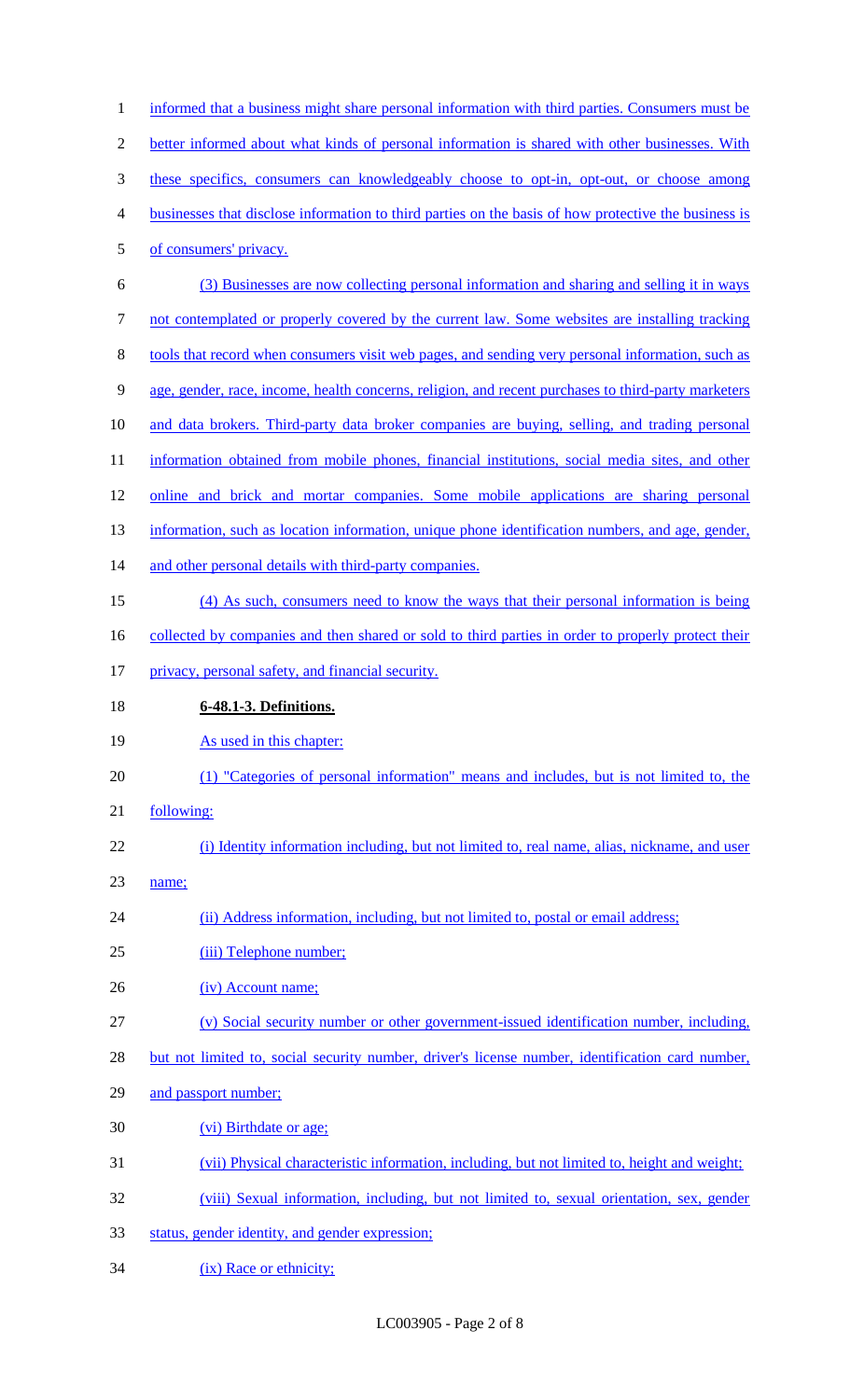| $\mathbf{1}$ | (x) Religious affiliation or activity;                                                               |
|--------------|------------------------------------------------------------------------------------------------------|
| 2            | (xi) Political affiliation or activity;                                                              |
| 3            | (xii) Professional or employment-related information;                                                |
| 4            | (xiii) Educational information;                                                                      |
| 5            | (xiv) Medical information, including, but not limited to, medical conditions or drugs,               |
| 6            | therapies, mental health, or medical products or equipment used;                                     |
| 7            | (xv) Financial information, including, but not limited to, credit, debit, or account                 |
| 8            | numbers, account balances, payment history, or information related to assets, liabilities, or        |
| 9            | general creditworthiness;                                                                            |
| 10           | (xvi) Commercial information, including, but not limited to, records of property, products           |
| 11           | or services provided, obtained, or considered, or other purchasing or consumer histories or          |
| 12           | tendencies;                                                                                          |
| 13           | (xvii) Location information;                                                                         |
| 14           | (xviii) Internet or mobile activity information, including, but not limited to, Internet             |
| 15           | protocol addresses or information concerning the access or use of any Internet or mobile-based       |
| 16           | site or service;                                                                                     |
| 17           | (xix) Content, including text, photographs, audio or video recordings, or other material             |
| 18           | generated by or provided by the customer; and                                                        |
| 19           | (xx) Any of the above categories of information as they pertain to the children of the               |
| 20           | customer.                                                                                            |
| 21           | (2) "Customer" means an individual residing in this state who provides, either knowingly             |
| 22           | or unknowingly, personal information to a private entity, with or without an exchange of             |
| 23           | consideration, in the course of purchasing, viewing, accessing, renting, leasing, or otherwise       |
| 24           | using real or personal property, or any interest therein, or obtaining a product or service from the |
| 25           | private entity, including advertising or any other content.                                          |
| 26           | (3) "Designated request address" means an email address, toll-free telephone number, or              |
| 27           | webform whereby customers may request or obtain the information required to be provided under        |
| 28           | $§ 6-48.1-4.$                                                                                        |
| 29           | (4) "Disclose" means to disclose, release, transfer, share, disseminate, make available, or          |
| 30           | otherwise communicate orally, in writing, or by electronic or any other means to any third party.    |
| 31           | "Disclose" does not include the following:                                                           |
| 32           | (i) Disclosure of personal information by a private entity to a third party under a written          |
| 33           | contract authorizing the third party to utilize the personal information to perform services on      |
| 34           | behalf of the private entity, including maintaining or servicing accounts, providing customer        |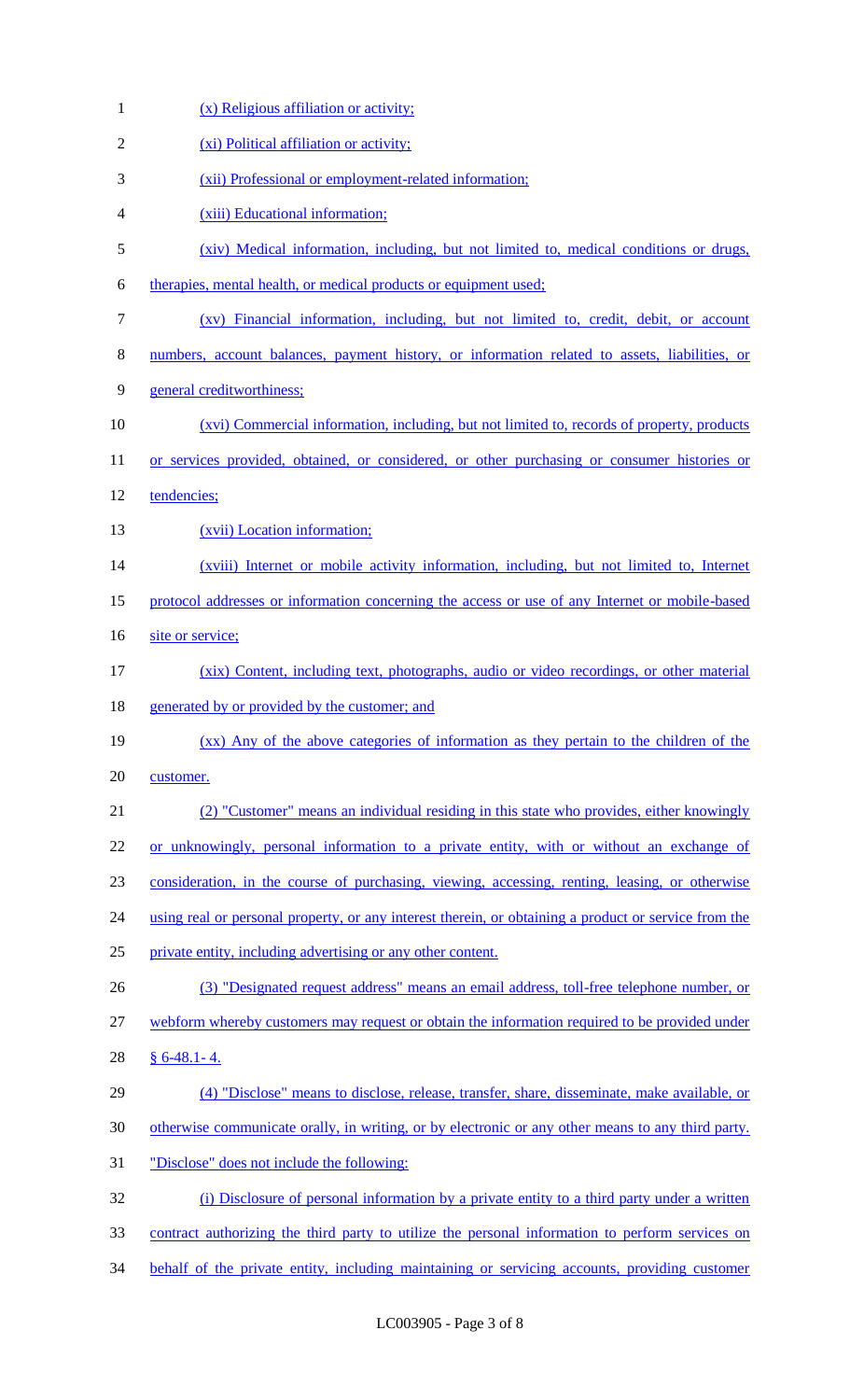service, processing or fulfilling orders and transactions, verifying customer information,

processing payments, providing financing, or similar services, but only if:

(A) The contract prohibits the third party from using the personal information for any

reason other than performing the specified service or services on behalf of the private entity and

5 from disclosing any such personal information to additional third parties; and

(B) The private entity effectively enforces these prohibitions.

(ii) Disclosure of personal information by a business to a third party based on a good-

 faith belief that disclosure is required to comply with applicable law, regulation, legal process, or court order.

 (iii) Disclosure of personal information by a private entity to a third party that is 11 reasonably necessary to address fraud, security, or technical issues; to protect the disclosing 12 private entity's rights or property; or to protect customers or the public from illegal activities as 13 required or permitted by law. (5) "Operator" means any person or entity that owns a website located on the Internet or

 an online service that collects and maintains personally identifiable information from a customer 16 residing in this state who uses or visits the website or online service if the website or online 17 service is operated for commercial purposes. It does not include any third party that operates, hosts, or manages, but does not own, a website or online service on the owner's behalf or by

processing information on behalf of the owner. "Operator" does not include businesses having ten

20 (10) or fewer employees, or any third party that operates, hosts, or manages, but does not own, a

website or online service on the owner's behalf or by processing information on behalf of the

owner.

 (6)(i) "Personal information" means any information that identifies, relates to, describes, 24 or is capable of being associated with, a particular individual, including, but not limited to, their name, signature, physical characteristics or description, address, telephone number, passport 26 number, driver's license or state identification card number, insurance policy number, education, employment, employment history, bank account number, credit card number, debit card number, or any other financial information. (ii) "Personal information" also means any data or information pertaining to an

individual's income, assets, liabilities, purchases, leases, or rentals of goods, services, or real

property, if that information is disclosed, or is intended to be disclosed, with any identifying

information, such as the individual's name, address, telephone number, or social security number.

(7) "Third party" or "third parties" means:

(i) A private entity that is a separate legal entity from the private entity that has disclosed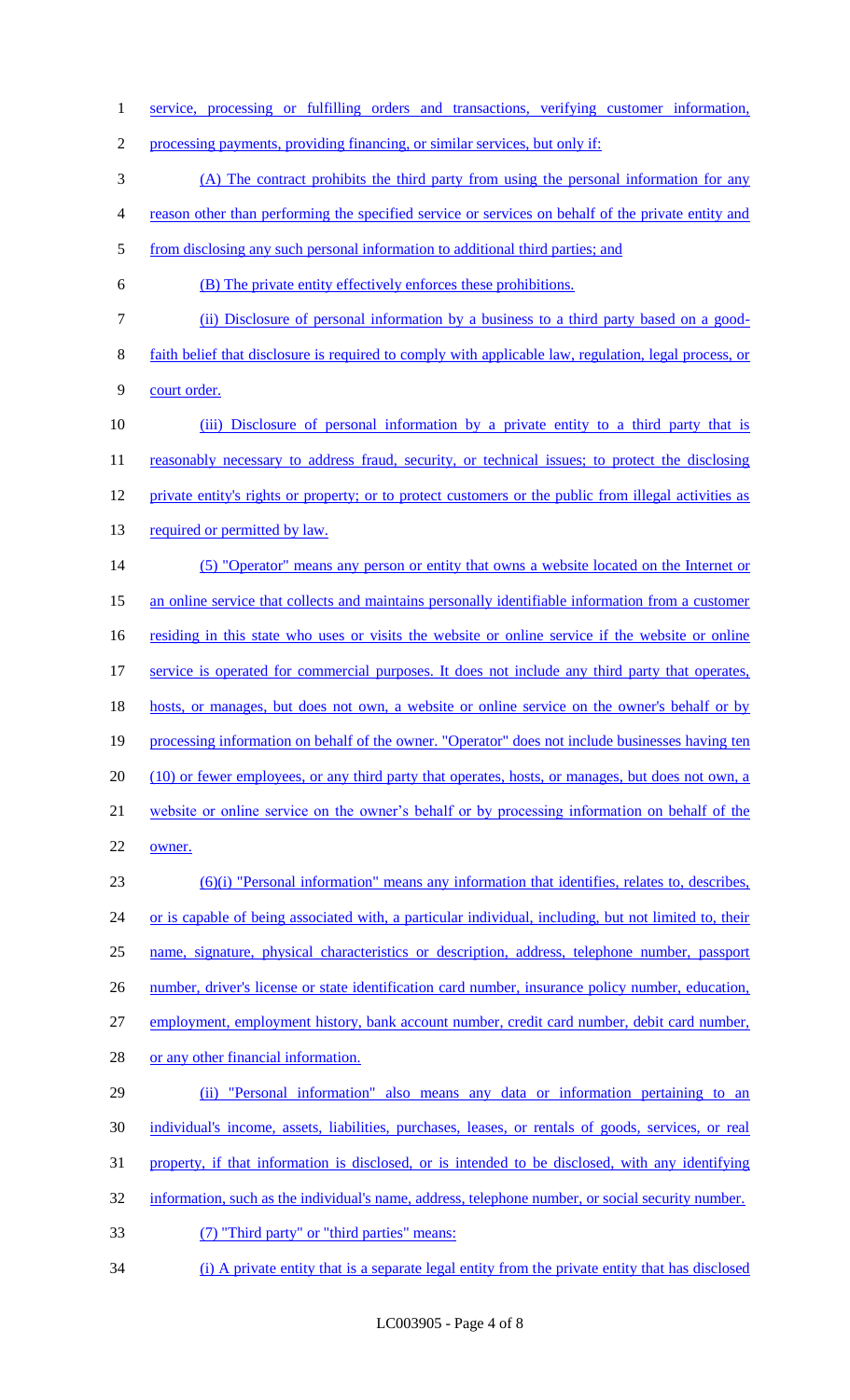- personal information;
- (ii) A private entity that does not share common ownership or common corporate control with the private entity that has disclosed personal information; or (iii) A private entity that does not share a brand name or common branding with the private entity that has disclosed personal information such that the affiliate relationship is clear to 6 the customer. **6-48.1-4. Information sharing practices.**  (a) An operator of a commercial website or online service that collects personally identifiable information through the Internet about individual customers residing in this state who use or visit its commercial website or online service shall, in its customer agreement or 11 incorporated addendum or in another conspicuous location on its website or online service 12 platform where similar notices are customarily posted: (1) Identify all categories of personal information that the operator collects through the 14 website or online service about individual customers who use or visit its commercial website or 15 online service; (2) Identify all categories of third-party persons or entities with whom the operator may disclose that personally identifiable information; and (3) Provide a description of a customer's rights, as required under § 6-48.1-6, accompanied by one or more designated request addresses. (b) The collection and retention of personal information for a period to extend beyond forty-eight (48) hours is prohibited unless the customer gives prior consent (opt-in) to the 22 retention for a specified longer period. Any operator shall destroy, delete or purge all records containing personal information within forty-eight (48) hours of collection unless valid customer 24 consent to retain the information has been provided to the operator. Dissemination of personal information by an operator to any third party is prohibited unless the customer has given prior 26 consent (opt-in) to the dissemination. **6-48.1-5. Disclosure of a customer's personal information to a third party.**  (a) An operator that discloses a customer's personal information to a third party shall make the following information available to the customer free of charge: (1) All categories of personal information that were disclosed; and (2) The names of all third parties that received the customer's personal information. (b) This section applies only to personal information disclosed after the effective date of this chapter. **6-48.1-6. Information availability service.**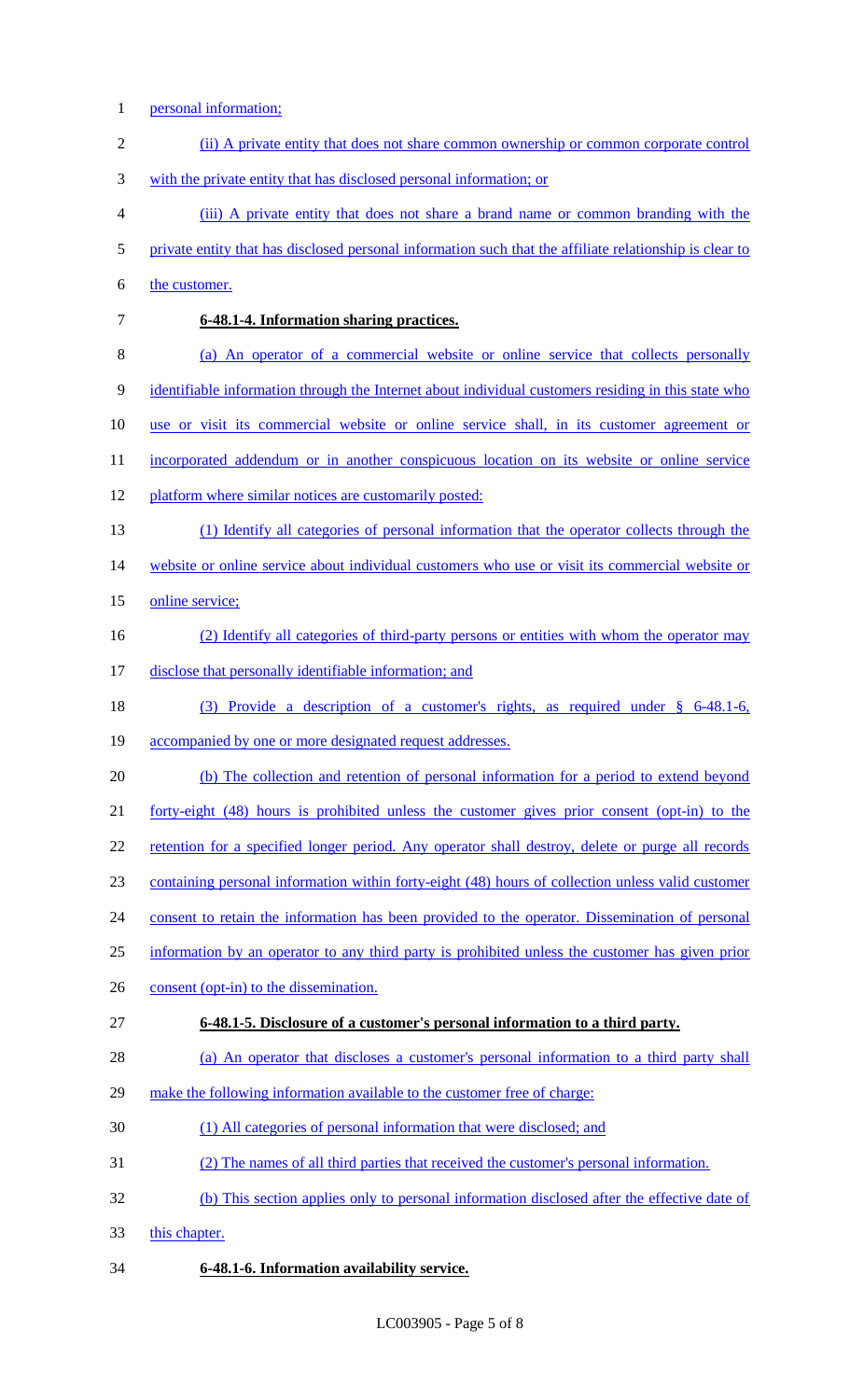(a) An operator required to comply with § 6-48.1-5 shall make the required information available by providing a designated request address in its customer agreement or incorporated 3 addendum or in another conspicuous location on its website or online service platform where similar notices are customarily posted, and, upon receipt of a request under this section, shall 5 provide the customer with the information required under § 6-48.1-5 for all disclosures occurring in the prior twelve (12) months.

7 (b) An operator that receives a request from a customer under this section at one of the 8 designated addresses shall provide a response to the customer within thirty (30) days.

9 (c) Notwithstanding the provisions of this section, a parent or legal guardian of a 10 customer under the age of eighteen (18) may submit a request under this section on behalf of that 11 customer. An operator shall not be required to, but may respond to a request made by the same 12 parent or legal guardian on behalf of a customer under the age of eighteen (18) more than once 13 within a given twelve (12) month period.

14 **6-48.1-7. Violations.** 

15 A violation of this chapter constitutes a violation of the general regulatory provisions of 16 commercial law in title 6. The office of the attorney general shall have sole enforcement authority 17 of the provisions of this chapter and may enforce a violation of this chapter as an unlawful 18 practice under the general regulatory provisions of commercial law in title 6. An operator in 19 violation of this chapter shall have thirty (30) days after being notified of a violation to rectify 20 that violation before the attorney general may seek an enforcement action against that operator. 21 Nothing in this section shall prevent a person from otherwise seeking relief under any other 22 similarly applicable state laws.

# 23 **6-48.1-8. Waivers; Contracts.**

24 Any waiver of the provisions of this chapter shall be void and unenforceable. Any 25 agreement that does not comply with the applicable provisions of this chapter shall be void and 26 unenforceable.

- 27 **6-48.1-9. Construction.**
- 28 (a) Nothing in this chapter shall be construed to conflict with the Federal Health 29 Insurance Portability and Accountability Act of 1996 and the rules promulgated under that act.
- 30 (b) Nothing in this chapter shall be deemed to apply in any manner to a financial
- 31 institution or an affiliate of a financial institution that is subject to Title V of the Federal Gramm-
- 32 Leach-Bliley Act of 1999 and the rules promulgated under that act.
- 33 (c) Nothing in this chapter shall be construed to apply to a contractor, subcontractor, or
- 34 agent of a state agency or local unit of government when working for that state agency or local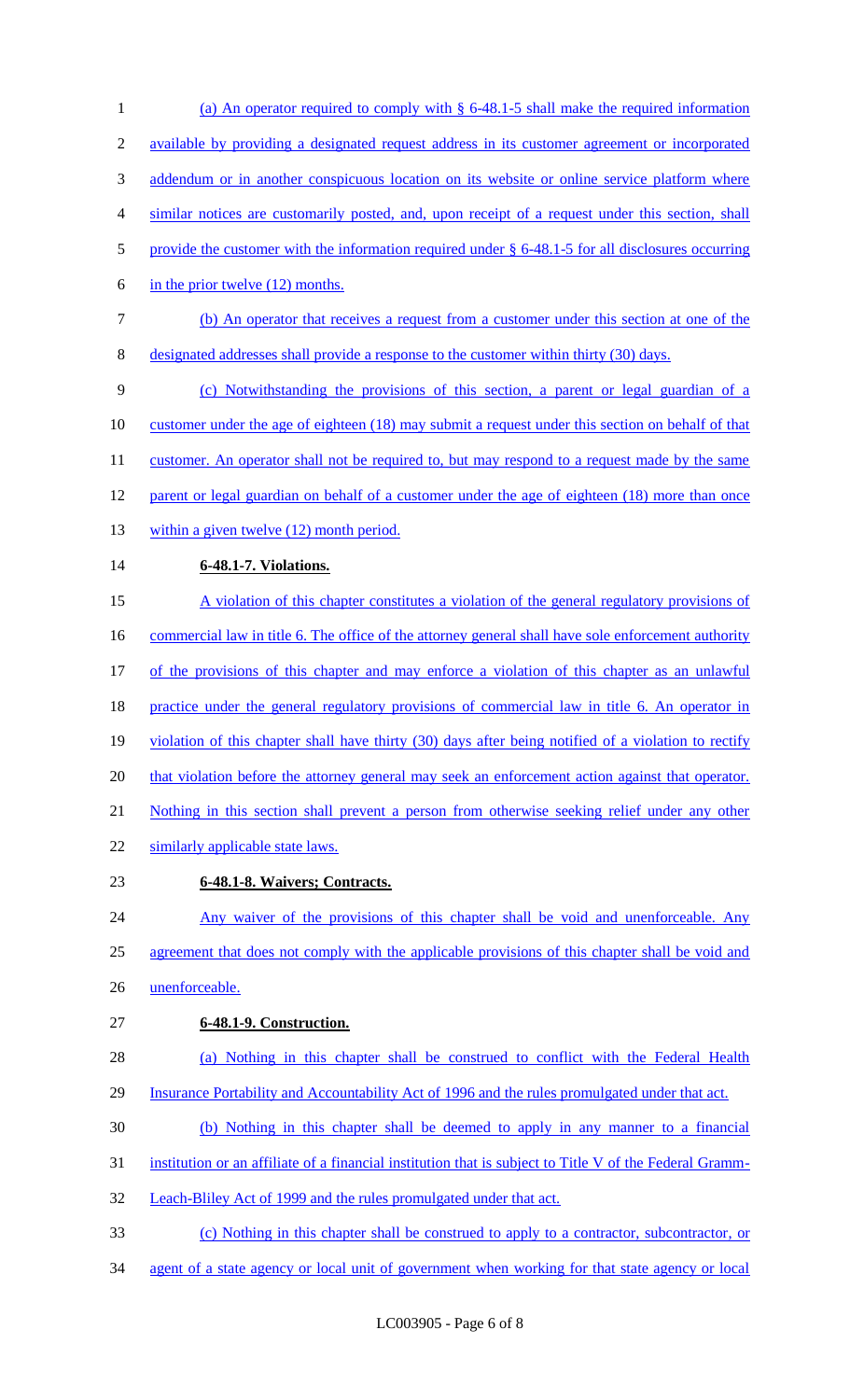# 1 unit of government.

- 2 (d) Nothing in this chapter shall be construed to apply to any entity recognized as a tax-
- 3 exempt organization under the Internal Revenue Code of 1986.
- 4 SECTION 2. This act shall take effect on July 1, 2018.

======== LC003905  $=$